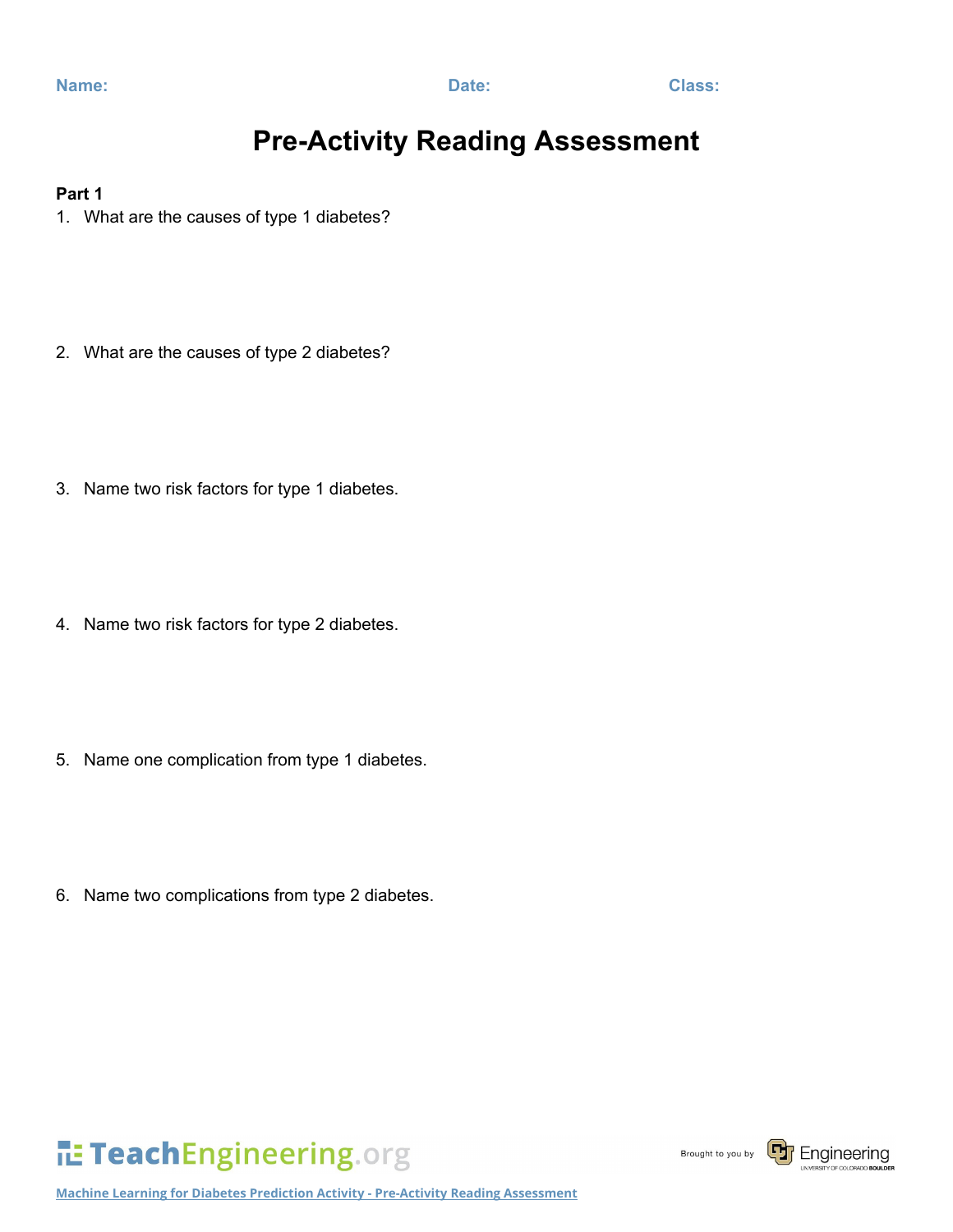7. In your words, define "machine learning."

#### **Part 2**

- 8. List some examples of how machine learning can be used. Include examples from the reading and at least one example of your own.
- 9. Complete each cell in the table below by providing an explanation. "Reinforcement Learning" has been completed as an example.

| <b>Type of Machine Learning</b>                                                | <b>Type of Machine Learning Problem</b>                                                                                                                                                                                                         | <b>Example</b>                                                                                                                                                                                                           |
|--------------------------------------------------------------------------------|-------------------------------------------------------------------------------------------------------------------------------------------------------------------------------------------------------------------------------------------------|--------------------------------------------------------------------------------------------------------------------------------------------------------------------------------------------------------------------------|
| <b>Supervised Learning</b>                                                     | Classification<br>Regression                                                                                                                                                                                                                    |                                                                                                                                                                                                                          |
| <b>Unsupervised Learning</b>                                                   | Clustering<br>Association                                                                                                                                                                                                                       |                                                                                                                                                                                                                          |
| <b>Reinforcement Learning</b><br>Learns by interacting with its<br>environment | Agent receives reward when<br>performing a desired outcome and a<br>penalty for performing incorrectly.<br>Through many simulations, the agent<br>learns to maximize its reward and<br>minimize its penalty without<br>interaction from humans. | <b>IBM Deep Blue AI beats</b><br>reigning world chess<br>champion in 1997.<br><b>OpenAl Five defeats Dota 2</b><br>world champions becoming<br>thefirst AI to beat the world<br>champions in an esports<br>game in 2019. |

# TeachEngineering.org